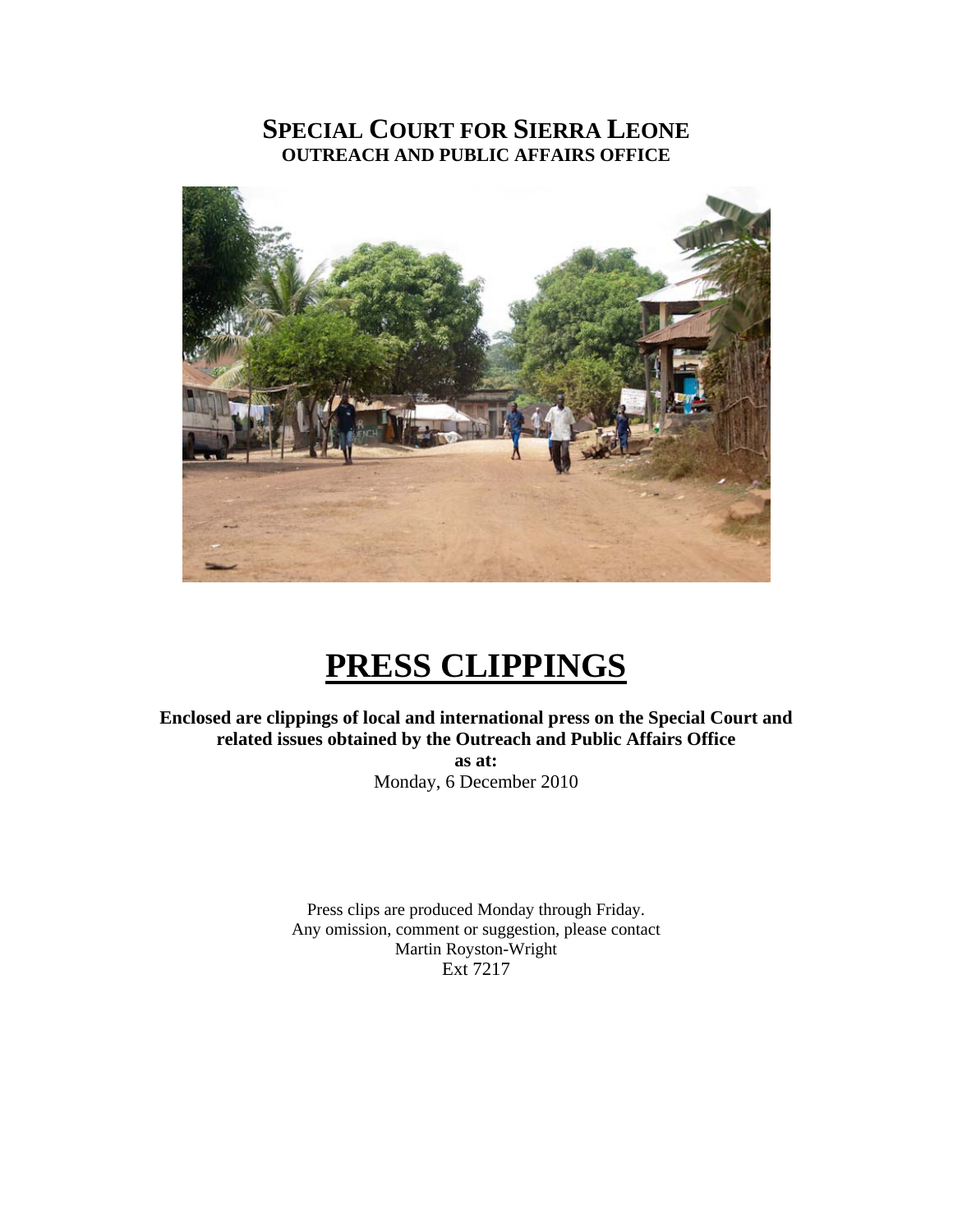| <b>Local News</b>                                                                    |             |
|--------------------------------------------------------------------------------------|-------------|
| Charles Taylor's Verdict Expected by July 2011 / Independent Observer                | Page 3      |
| Human Rights Commission Set for International Human Rights Day / Standard Times      | Page 4      |
| <b>International News</b>                                                            |             |
| CAR Rape Victim Tells of Trauma / IWPR                                               | Pages 5-6   |
| Bemba Trial Opens with Harrowing Testimony / IWPR                                    | Pages 7-9   |
| Politicians in a Rush to Derail Ocampo's Mission / The Standard                      | Pages 10-12 |
| Nizeyimana Trial to Commence at ICTR / The Hague Justice Portal                      | Page 13     |
| Ngirabatware Blames Former Rwandan Genocide-Convict Premier / Hirondelle News Agency | Page 14     |
| There is a Heavy Price to Pay for Dealing with Lord of War / Herald Scotland         | Pages 15-16 |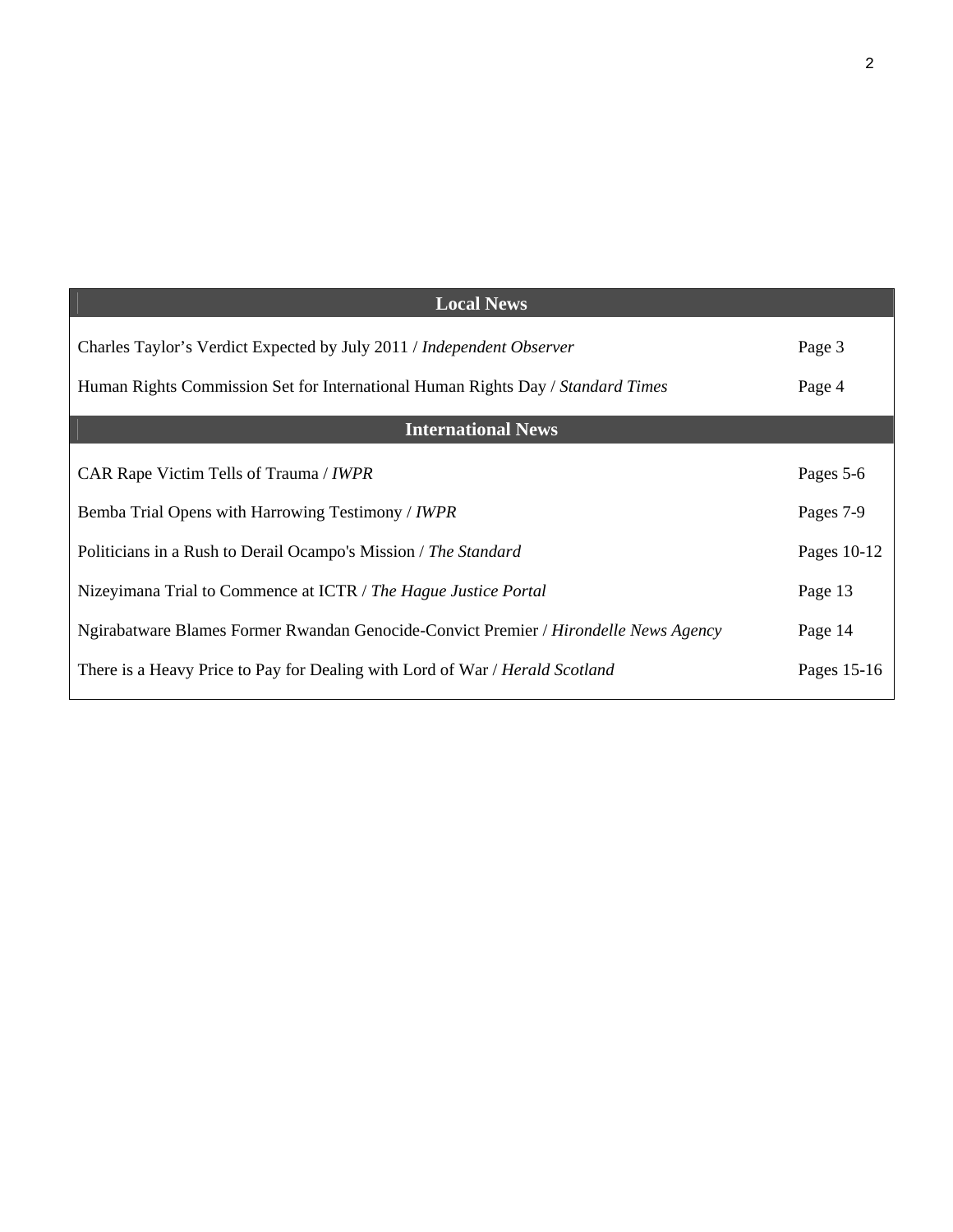# Charles Taylor's verdict<br>expected by July 2011

The Prosecutor of the Special Court for Sierra Leone says the court hopes that there will be a judgment in the case of former Liberian President, Charles Taylor, in June or July next year. Brenda Hollies made this disclosure at Fourah Bay College on Thursday during an interactive forum with students of the Mass Communication department on the legacy of the Special Court for Sierra Leone.

She said the Special Court sitting in The Hague has concluded the evidence phase of the Taylor trial.

She pointed out that in January next year, both the Prosecution and the Defense would present written augments to the Trial Chamber for judgment.

On the legacies of the Special Court for Sierra Leone, the Prosecutor said the court has helped to restore Justice and the Rule of Law, recognize fundamental human rights and fight against impunity, thus preventing a future occurrence of crimes against humanity.

Charles Taylor is charged with 11 counts of war crimes and crimes against humanity, allegedly committed during Sierra Leone's civil war. Mr. Taylor has pleaded not guilty to all the charges.

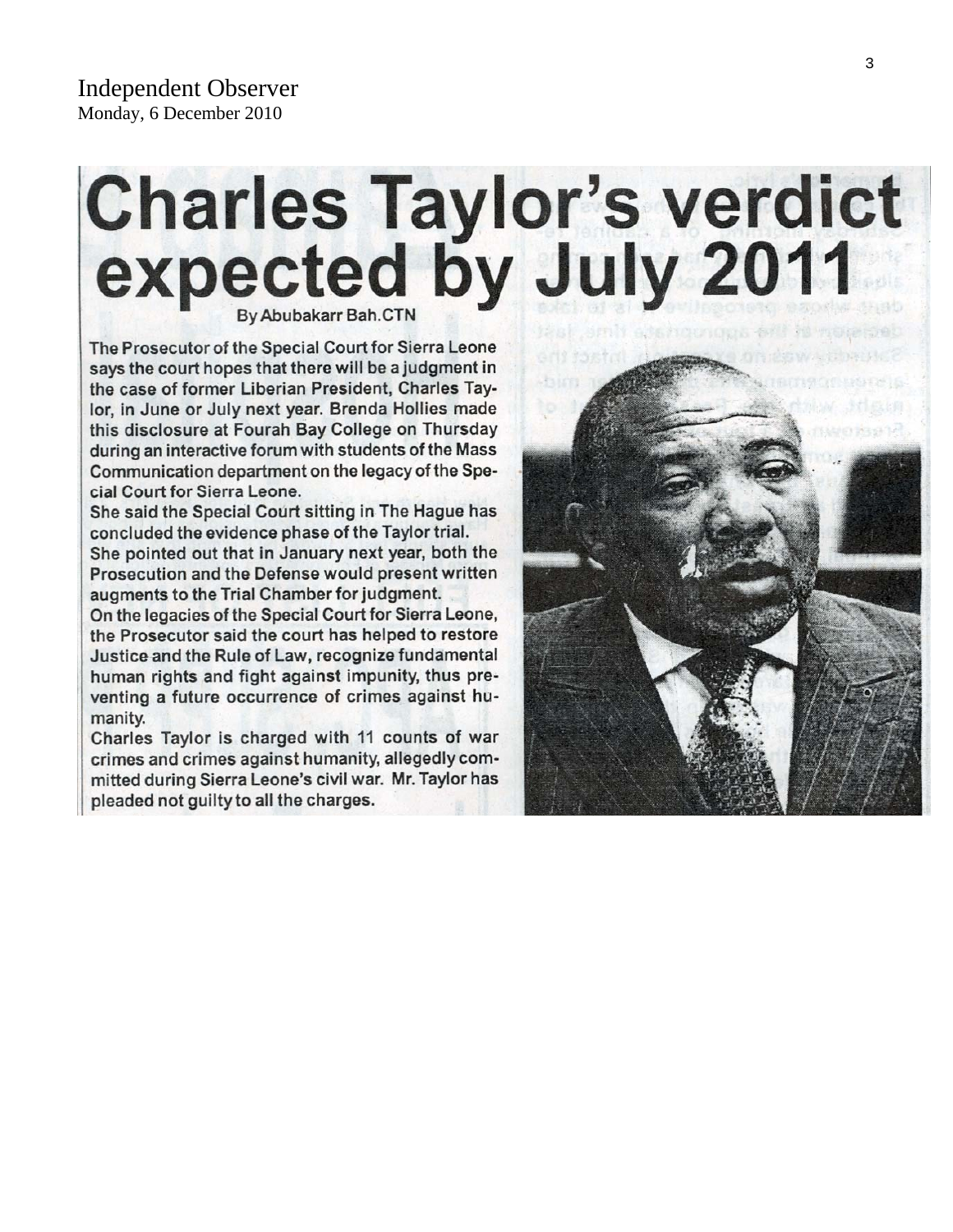# Human Rights Commission set for **International Human Rights Day**

The Human Rights Com mission of Sierra Leone in collaboration with its partners is set to celebrate the International Human Rights Day.

The theme for this years' celebration is speak up and stop discrimination with special reference to and human rights defenders who act to end discrimination. Human rights defenders speak out against abuse and violations including discrimination, exclusion, oppression and violence. They advocate justice and seek to protect the victims of human rights violations.

They demand accountability for perpetrators and transparency in government action. In so doing, they are often putting at risk their own safety, and that of their families.

Human Rights Day celebration will highlight and promote the achievements of human rights defenders and it will again emphasize the primary responsibility Governments have to enable and protect their role. The day is also intended to inspire a new generation of defenders to speak up and take action to end discrimination in all of its forms whenever and wherever it is manifested.

In view of that, the Human Rights Commission of Sierra Leone and its partners have lined up series of activities from December 7, 2010 to December 11. On December 7, they will be having a symposium at the YWCA new hall and on the following day, a drama competition at the British Council. The Best Speakers contest will be on the 9th at the British Council to be followed by a football match on the 9th and a float parade on the day itself (December 10) to be climaxed by the official function at the National Stadium.

The Universal Declaration of Human Rights was adopted on December 10, 1948 that spells out certain rights and responsibilities of states including civil, political, economic social and cultural rights. It also sets out standard of achievement towards the protection of human rights for all states.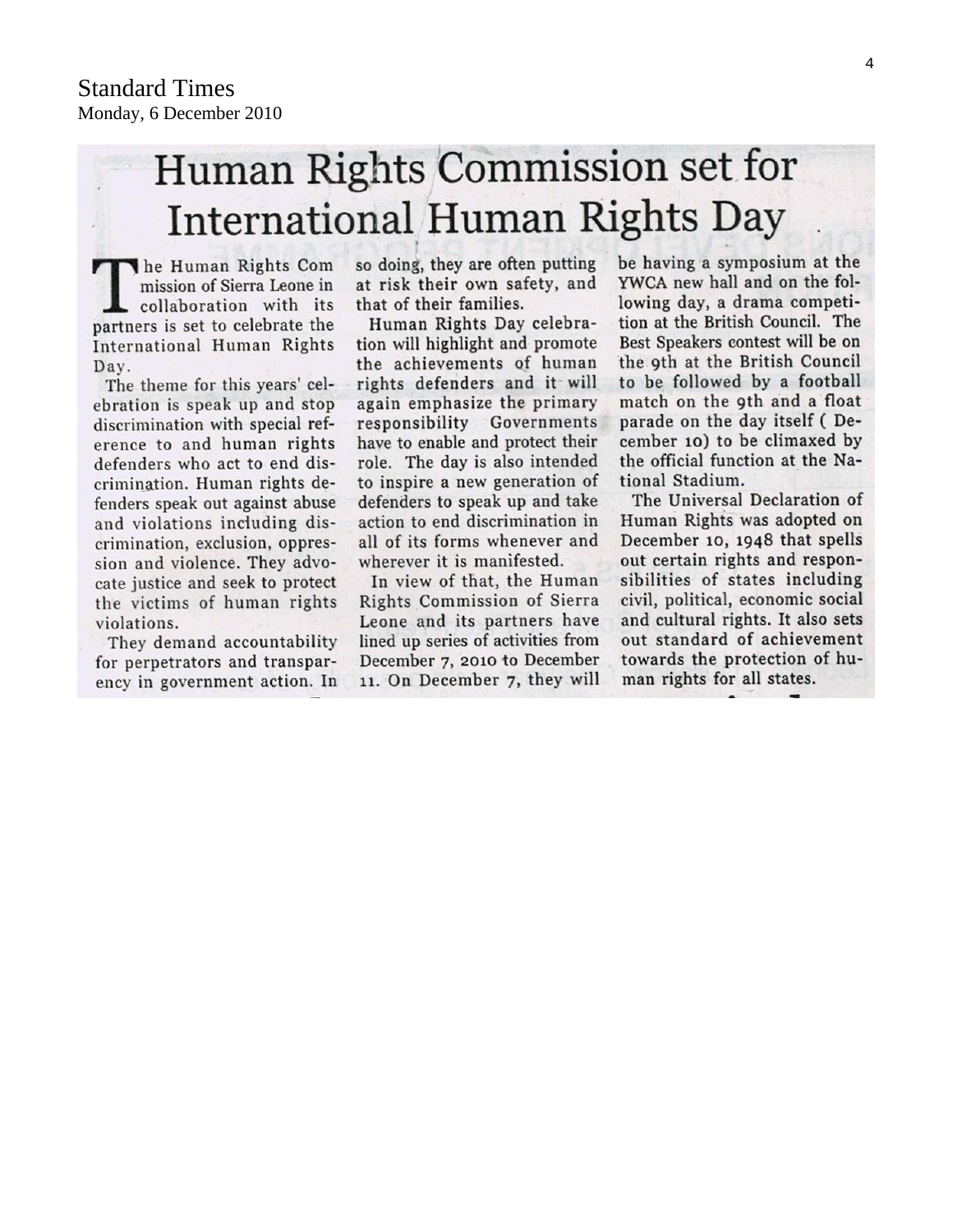IWPR Friday, 3 December 2010

#### **CAR Rape Victim Tells of Trauma**

Bemba trial hears of alleged attack by Congolese troops.

By Anjana Sundaram - International Justice - ICC

A woman from the Central African Republic, CAR, who claimed she had been gang-raped by troops led by Jean Pierre Bemba Gombo told the court this week of the long-term trauma she has experienced.

Bemba, commander of the rebel Movement for the Liberation of Congo, MLC, faces two counts of crimes against humanity and three counts of war crimes, including rape, murder, and pillaging. The most high-profile politician to take the stand at the International Criminal Court, ICC so far, Bemba has pleaded not guilty to all charges.

The crimes were allegedly committed during the armed conflict in CAR between October 26, 2002 and March 15, 2003, when then CAR president Ange-Félix Patassé invited Bemba and his Congolese troops to crush the rebellion led by former armed forces chief Francois Bozizé, now the CAR president.

Although Bemba did not personally take part in the crimes, the court charges that he is still liable because he knew of the criminal activity taking place and did not control his troops to prevent them from committing atrocities.

Identified only as witness 22, the woman testified on November 30 with face and voice distortion and recounted how she had been staying in her uncle's house on the outskirts of Point Kilometre 12, a province near the capital Banguihe, when the troops attacked on a rainy morning in late 2002.

Witness 22 said she recognised the soldiers as being from the MLC because they were speaking Lingala, a Congolese language, as well as French. She said it was between 4 and 5 am and she was still in bed, alone with her child, when she heard the troops tearing down the two entry doors to the house. More than 20 soldiers entered the house but only six proceeded to her room.

Once in the room, the soldiers asked the witness for money in both Lingala and French, but she responded that she didn't have any.

"Then they asked me to lie down on the bed," the witness recounted. "I said 'Pardon me?' I didn't want to." One soldier then held a Kalashnikov rifle to her neck and threw her on the bed. "He pulled out a small knife and tore off my shorts and underwear and threw it away. Then he forcibly spread my legs and slept with me," the witness said.

"When the one who had been sleeping with me finished, he stood up and left. Another replaced him and slept with me," the witness continued. "After him, there was another one who slept with me, so out of the six of them who had entered my room, three of them slept with me."

The witness said that while she was being raped, the other three soldiers searched her room for clothes and other goods, and afterwards, they took her to the sitting room, where she rejoined her family and the rest of the troops. An MLC soldier told one of her uncle's wives to undress in front of everyone so he could rape her, but she was spared because she had scabies, a skin condition which made her "dirty" to the MLC soldier, according to the witness.

Another wife of her uncle was also spared rape because she was pregnant, the witness said, adding that this meant she was the only one raped in her household.

Continuing her testimony, witness 22 said that the MLC soldiers then threw one of her uncles, who was paralysed, out of his bed when he was not able to give them money, and dragged another uncle outside the house where they held him at gunpoint asking for money.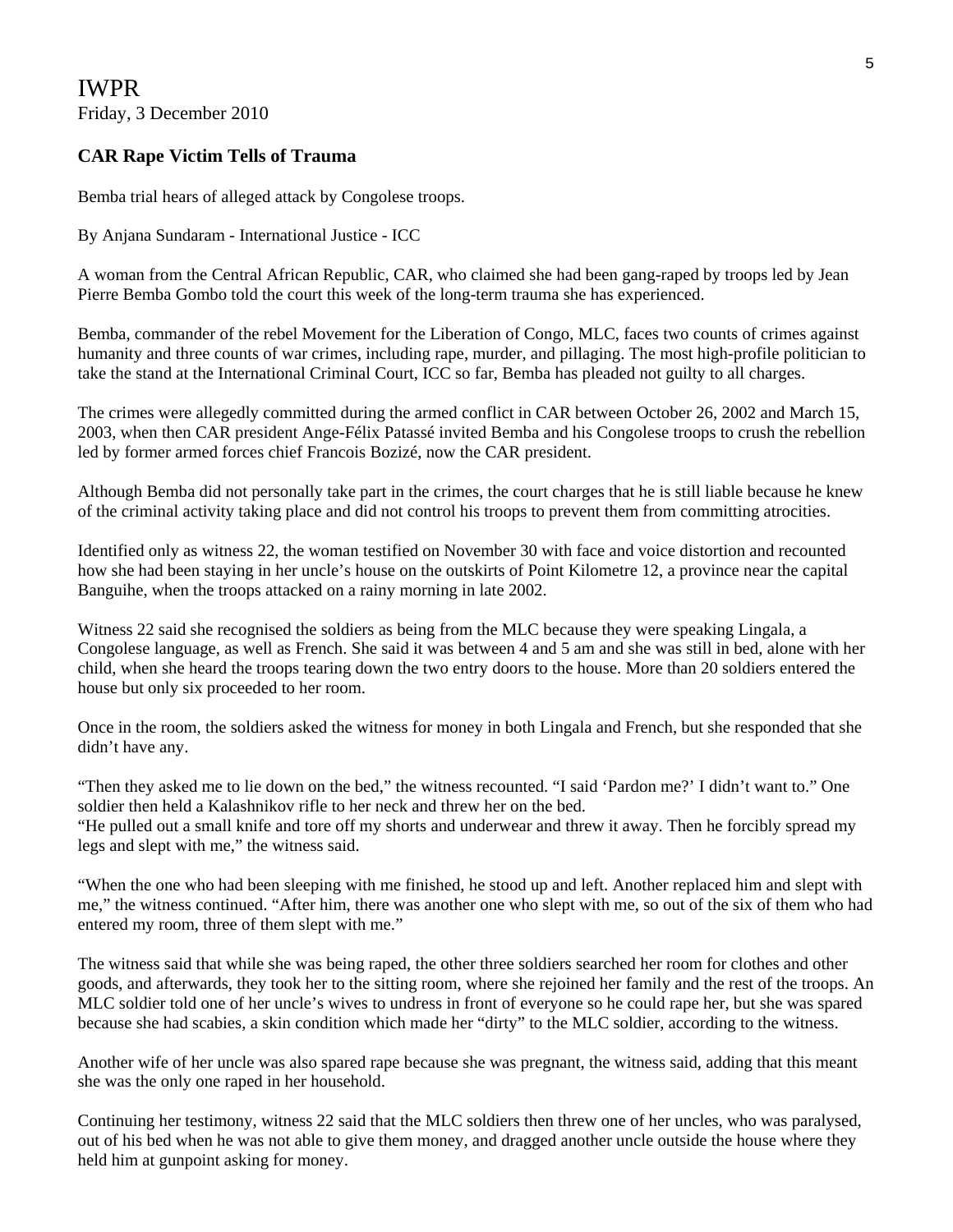"They [the soldiers] said that Patassé had instructed them to ensure that they should start killing all children age 10 and over, and that everyone who had a fence around their house was someone who was harbouring rebels," the witness recounted. The soldiers said the uncle would be spared only if he provided money, according to the witness.

But the soldiers let the uncle go eventually, the witness said, and instead shot one of the barking dogs outside which had frightened them. The soldiers left the premises after taking all the family's animals, including ducks, chickens, goats, and geese.

Witness 22 described the long-term trauma she endured after her rape, saying she was ostracized and considered suicide.

"That day in my mind, when they brutalised me, after I got up and I found my entire family, we fled. That day, I wanted to commit suicide," the witness said.

Assingambi Zarambaud, one of the victims' representatives, who are considered a party to the proceedings and have the opportunity to question witnesses and read out statements, said, "Before the rape she had a fiancé and now she no longer has a fiancé. She stated that the breakup was linked to the rape."

"I struggle to survive with my child," the victim added. "If I succeed to find something to eat, I share it with him."

Witness 22 said that in contrast to the MLC troops' behaviour, those of Bozize did not commit crimes against civilians.

"When Bozize's rebels came in, they did not assault the civilian population," the witness said, adding that at the time, she and the other women of the house mostly did not go outside, but got their information from the men. "They were not aggressive at all. As soon as they came, they fired some warning shots in the air to free up the roads, and they said to the people to withdraw from the town. But they did not assault the civilians."

However, during cross-examination by defence counsel Peter Haynes, the witness acknowledged that she had heard Bozizé's rebels say they were going to take the country by blood.

"I heard it said that there were some people who were injured because of the stray bullets," she added. "But I heard about it, I didn't see it with my own eyes."

Before witness 22 gave testimony, the court heard from an expert on post-traumatic stress disorder, PTSD, who described the lasting effects of sexual violence.

Psychologist Adeyinka Akinsulure-Smith said that the consequences were "devastating" and were manifested in both physical and psychological ways.

"Many patients say, 'The physical scars heal, but the emotional scars stay with me.' We see extensive PTSD, depressive symptoms, and anxiety related symptoms," Akinsulure-Smith said, adding that victims also had to live with a stigma.

"It's shame for men, there is a fear of being viewed as homosexual," Akinsulure-Smith said. "For women, there is the stigma of having been used, being seen as damaged goods, if you will."

The trial continues next week.

Anjana Sundaram is an IWPR reporter in The Hague.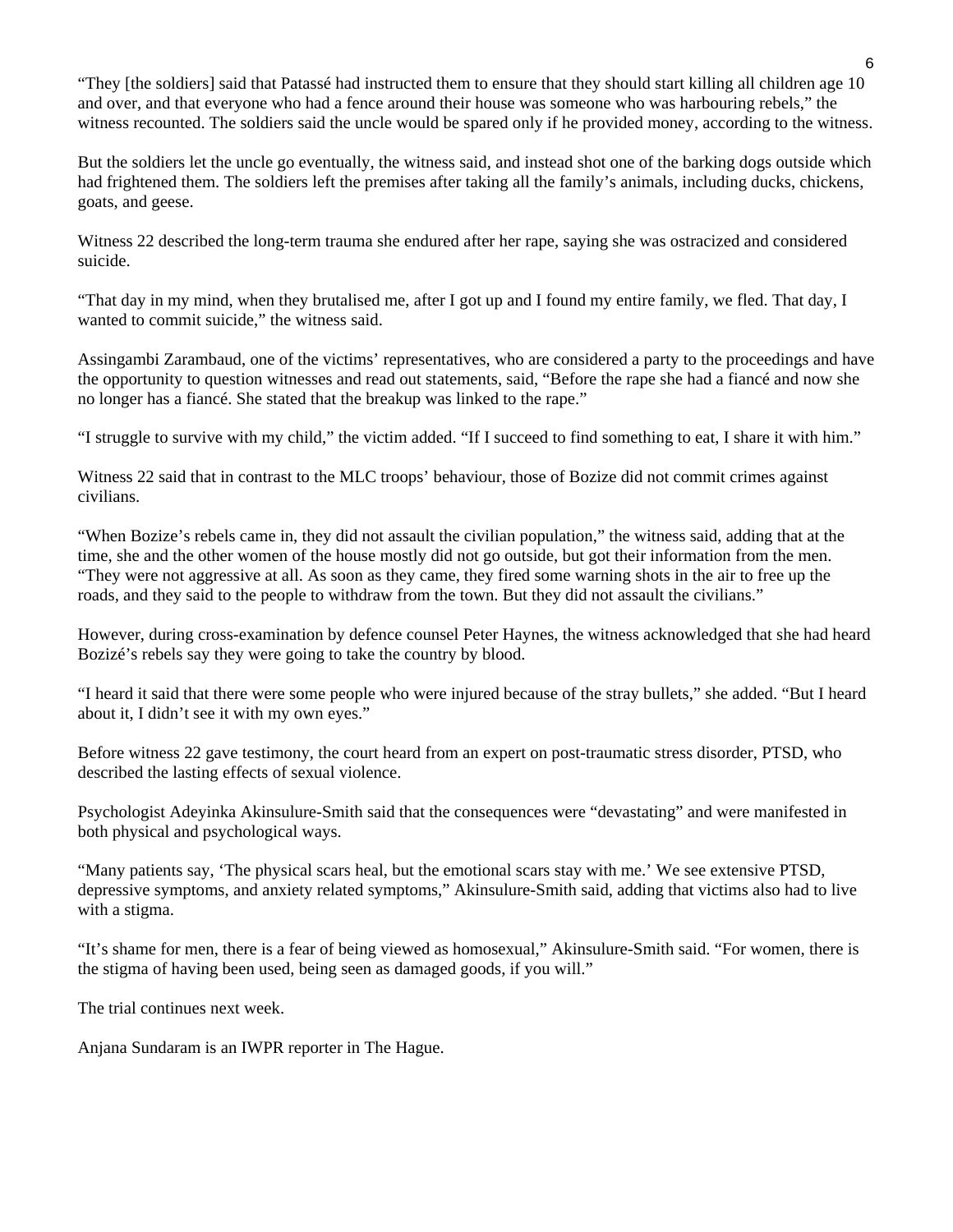#### **Bemba Trial Opens with Harrowing Testimony**

Protected witness describes violent acts allegedly committed by military force commanded by the accused.

By Anjana Sundaram - International Justice - ICC

The trial of former Congolese vice-president Jean-Pierre Bemba Gombo, which opened this week, heard harrowing testimony of violence allegedly carried out by his forces.

Bemba, commander of the rebel Movement for the Liberation of Congo, MLC, faces two counts of crimes against humanity and three counts of war crimes, including rape, murder, and pillaging. Bemba, the most high-profile politician to take the stand at the ICC so far, has pleaded not guilty to all charges.

The crimes were allegedly committed during the armed conflict in the Central African Republic, CAR, between October 26, 2002 and March 15, 2003, when then-CAR president Ange-Félix Patassé invited Bemba and his Congolese troops to crush the rebellion led by former armed forces chief Francois Bozizé, now the CAR president.

Giving evidence this week with face and voice distortion, a man identified only as Witness 38 described how Bemba's rebel forces, known locally as Banyamulenge, allegedly harassed people on the street, robbing and beating them.

The witness indicated that he had participated in a group fighting Bemba's forces, but the exact nature of his role was unclear due to protective measures.

"They were very aggressive, wicked and bad," the witness said. "There was nothing human about those rebels of Mr Bemba at the time... their attitude was close to the behaviour of animals."

The witness said that, within three or four days of the MLC forces arriving in Point Kilometre 12, a province near the capital Banguihe, he had met a mother whose nine-year old daughter had been raped by the soldiers.

"It was very difficult [to bear] this, she was a very small girl," the witness said. "What could I do when I was faced with such a situation? She was bleeding and I could just say, 'Make an effort to go to the hospital."

The witness also described another incident which occurred after a father tried to complain to soldiers about the kidnap and gang-rape of his daughter. In response, the witness said, the MLC troops tied the father up and raped his daughter in his presence.

Other forms of persecution took place as well, the witness continued, recalling one young man who was approached by a Banyamulenge soldier and asked to take out his penis. The soldier poked at the person's genitals with the barrel of his gun, according to the witness. "He was not physically assaulted but he was psychologically assaulted," Witness 38 said. "There were several such incidents."

Witness 38 said that the progress of Bemba's troops was rapid, recalling how he had seen MLC soldiers reach Point Kilometre 12 within hours of the withdrawal of Bozize's troops in October 2002. The troops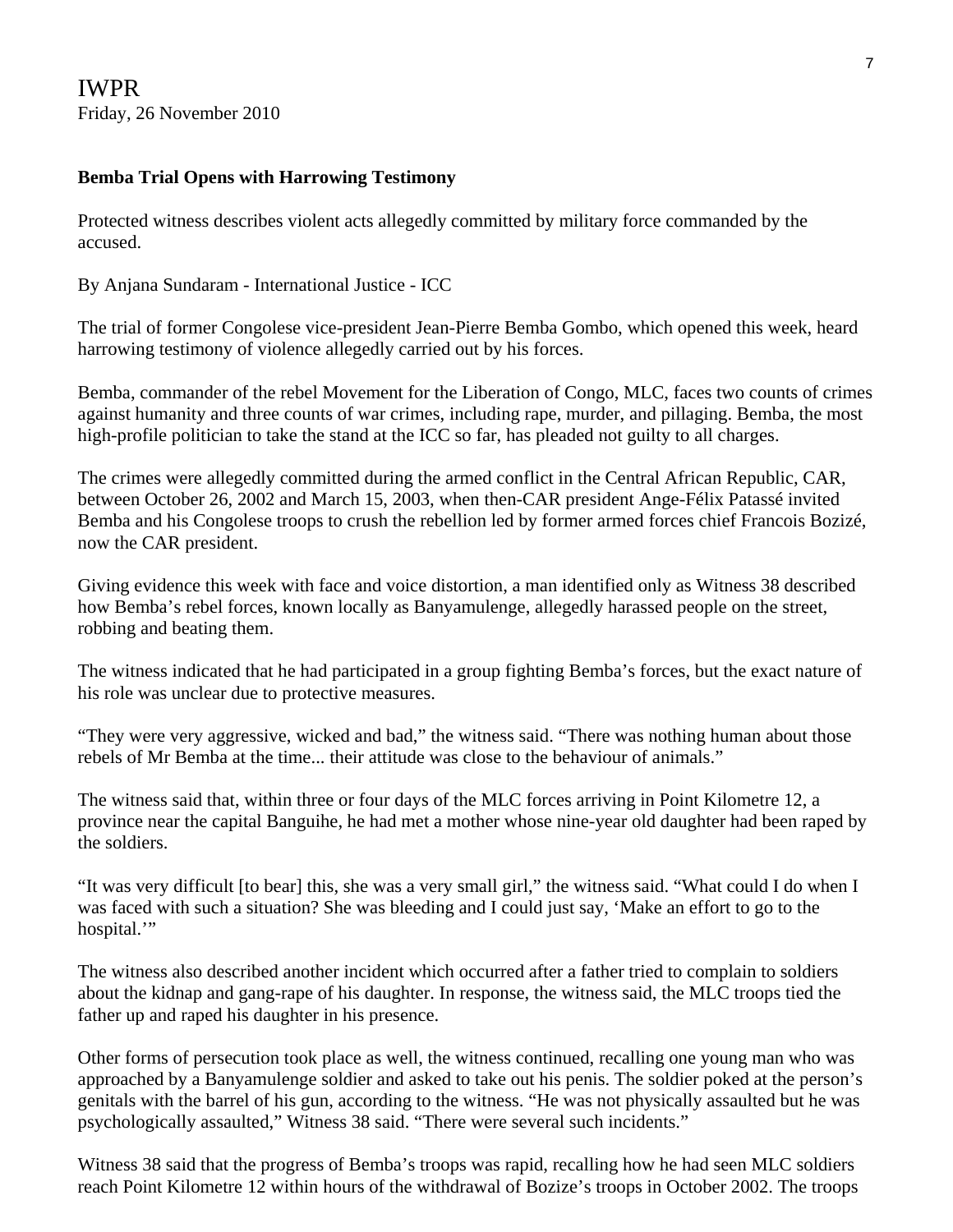remained there until March 15, 2003, according to the witness, who estimated that there had been 800 to 1,000 troops stationed in Point Kilometre 12.

They were easily identifiable by their uniform insignia, knee-length boots and red and black-coloured berets, he continued, adding that he thought the facial features of Bemba's troops looked different to those of people from CAR.

The witness also recalled being taken aback at the age of some of the soldiers bearing AK-47 machine guns, rocket launchers, and other firearms, which were "being operated by a small boy of maybe 15, 16, or 14 years.

"The gun was on a tripod and the weapon was being fired and the person firing it was a small boy of 15 years old. This was a surprise for everyone."

As the troops set up four bases in the area, they would go through the neighbourhoods pillaging and looting, the witness said, adding that he had seen soldiers beating civilians with pieces of wood, reeds and canes attached with rubber and leather strips.

"There was robbery and rape in the houses. They would take everything they found. Radios, telephones, even the cushions for beds, everything," continued the witness, adding that civilians who did not have belongings such as a cell phone or jewelry when confronted by soldiers on the street were stripped down to their underwear.

In another incident, the witness recounted how a man was shot by Bemba's troops because they suspected him of being an enemy.

"They said he was a rebel because his hat was on a certain way," the witness said. The troops then put the young man on the ground and shot him from behind. "The bullet went through his anus and went through his head," the witness said.

The witness believes the MLC soldiers did not show remorse for their actions. "Such incidents amused them so much," the witness said. "Maybe they thought they had achieved some exploit or reached some sort of goal."

Bemba had visited his troops in Point Kilometre 12 at least once, according to the witness, when a parade was held, although the witness had not been able to attend it.

When asked by deputy prosecutor Fatou Bensouda whether he thought Bemba was aware of the crimes being committed by his troops at the time, the witness responded, "I believe that Bemba must have been aware of everything that was going on in our capital because many people spoke out, even on the radio. Radio France International gave a lot of coverage to what happened in Bangui, mainly in Begoua."

But the behaviour of the soldiers did not change after Bemba's visit, according to the witness.

"The acts of violence and abuse continued, and the people continued to suffer from the harassment of the troops of Bemba," he stated.

Defence counsel Nkwebe Richard Liriss then objected to the prosecution's line of questioning, saying he had counted 13 leading questions which he planned to complain about to the chamber before his crossexamination.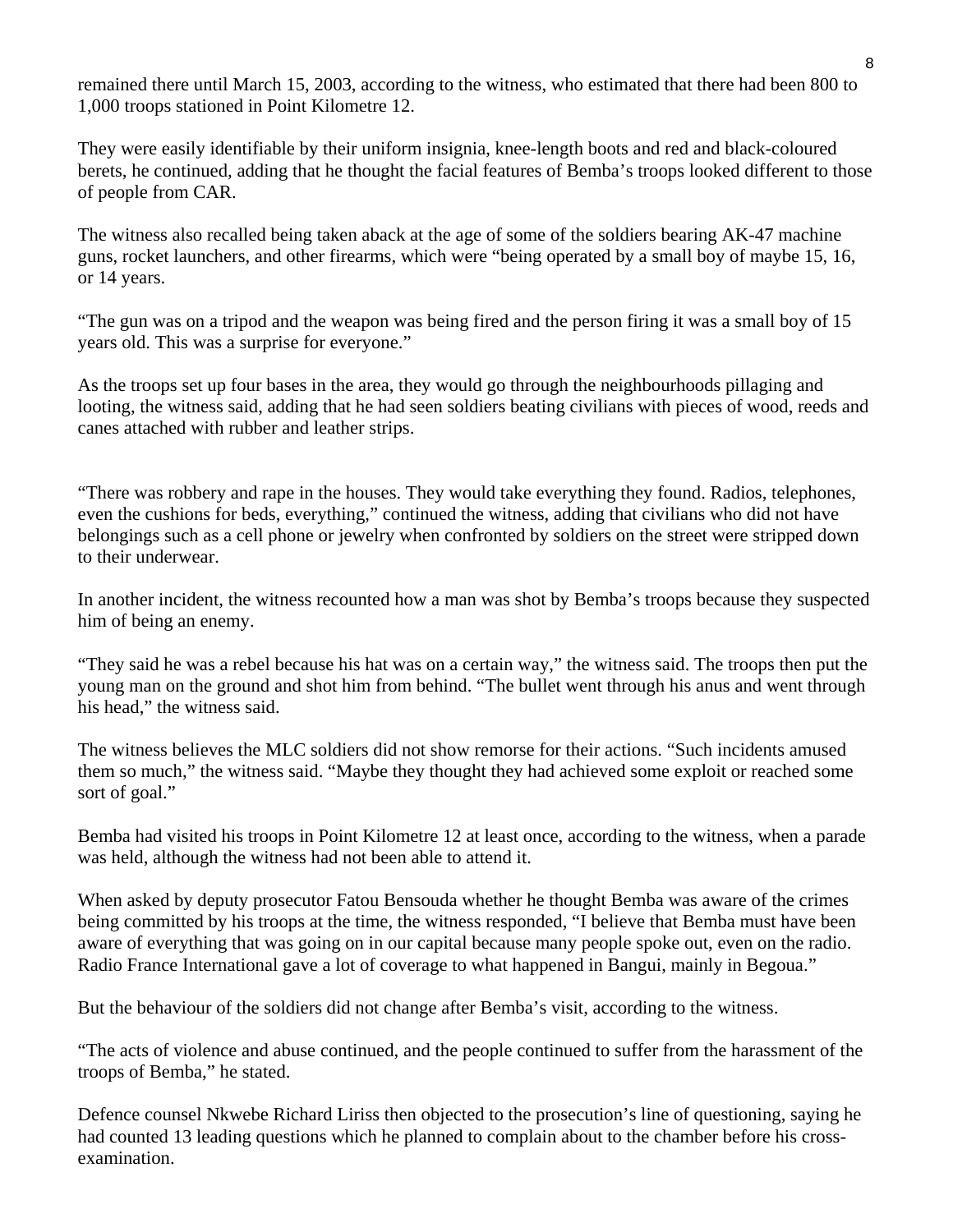The witness also said that there were no CAR troops in the areas in which Bemba's rebel forces set up camps.

"I believe at that time Patassé had felt betrayed by his army and he had called on the Banyamulenge rebels of Bemba," the witness said. "So, in my opinion, I believe that he no longer trusted his army so he gave the rebels of Bemba all the leeway to act. This means that the rebels were sort of like the leader of our own army."

This is the first trial at the ICC to prosecute a suspect on the grounds of "command responsibility".

Bemba's defence argues that once the MLC forces crossed over from the DRC into CAR, they were under the control of Patassé and his army and that so many military forces were stationed in the area it would be impossible to pinpoint crimes by Bemba's troops.

Meanwhile, in a feature that is unique to the ICC, lawyers representing victims - in this case 759 - will be present during the trial to present the views and concerns of their clients. The victims' representatives, considered a party to the proceedings, will have the opportunity to question witnesses at the discretion of the judges, and read out opening statements at the beginning of this week's trial.

Victims' legal representative Marie Edith Douzima-Lawson read out the orders of one of Bemba's commanders, who allegedly told MLC troops, "You don't have any relative, you don't have any sister, brothers or wives, you are going there [CAR] and you will destroy everything. This is war. Bemba sent you to kill and have fun."

Another victims' legal representative, Assingambi Zarambaud, said, "You [the court] make it possible for not only the victims to rebuild their lives and the Central African Republic to get justice, but also for humanity, specifically Africa to make sure that those who want to continue in this path should know that impunity is no longer allowed. If people continue to perpetrate such acts, they will find themselves before the ICC and be punished."

Cross-examination of the witness by the defence will continue next week.

*Anjana Sundaram is an IWPR reporter in The Hague.*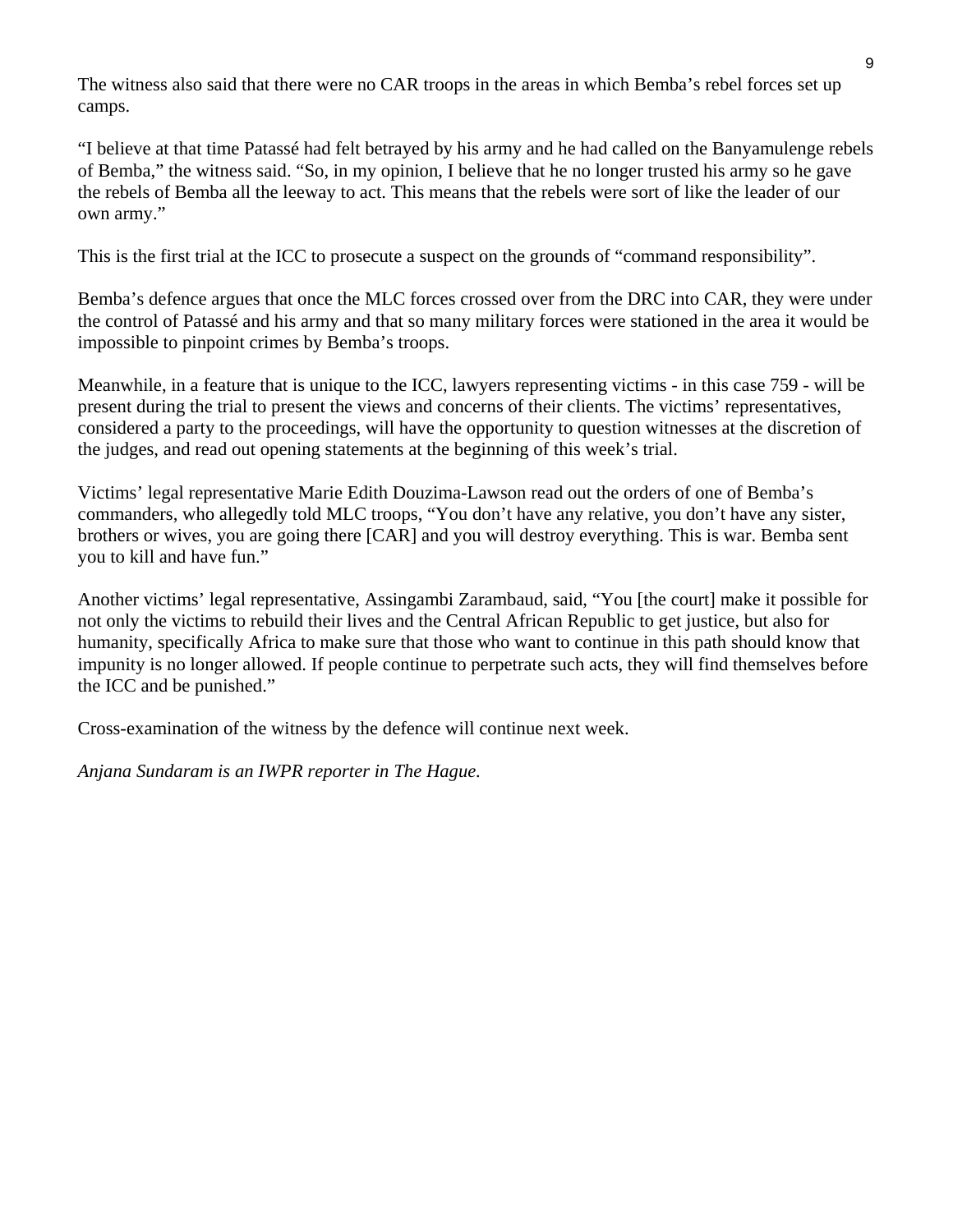#### **Politicians in a rush to derail Ocampo's mission**

#### By STANDARD TEAM

As the International Criminal Court investigation reaches its penultimate stage in nine days time, MPs drawn largely from the Rift Valley and parts of Central Kenya are desperately doubling their efforts to sabotage the process.

After Attorney General Amos Wako's claim last week that cases pursued by Ocampo do not qualify as crimes against humanity, MPs plan to table a motion in Parliament this week to force the Government to denounce the ICC, and deny its prosecutor any legal jurisdiction under international law to operate in Kenya.

By Sunday, some 50 MPs had signed up to the plan. The motion is to be presented to Parliament on Wednesday by Chepalungu MP Isaac Rutto.

Short of pulling Kenya out of the ICC, there is little the Government can do to stop the prosecutor, Mr Moreno-Ocampo from seeking indictments on December 15, against the alleged masterminds of the violence that followed a disputed presidential election.

But time is against them. The process of withdrawing from the ICC would last between one and two years, time enough for indictments to be issued by the court, and alleged culprits summoned or arrested.

MPs pushing the motion claim the ICC investigation unfairly targets their communities and leaders, and that Moreno-Ocampo has no credible witnesses.

#### **Kenya subject to Rome statute**

But when it ratified the Rome Statute establishing the ICC, Kenya became subject to the Agreement on the Privileges and Immunities of the International Criminal Court, which sets out clear guidelines on denunciation of the Rome Statute, and resolution of disagreements on its interpretation.

And even with Attorney General Amos Wako now on their side, for their motion to have any international weight, the MPs must garner a two-thirds majority in Parliament behind it, which looks like a long shot.

"All differences arising out of the interpretation or application of the present Agreement between two or more States Parties or between the Court and a State Party shall be settled by consultation, negotiation or other agreed mode of settlement," reads Article 32(1) of the agreement.

Furthermore, the ICC is also immune from legal suits.

#### **ICC is immune**

Article 6(1) reads: "The Court, and its property, funds and assets, wherever located and by whomsoever held, shall be immune from every form of legal process, except insofar as in any particular case the Court has expressly waived its immunity. It is, however, understood that no waiver of immunity shall extend to any measure of execution."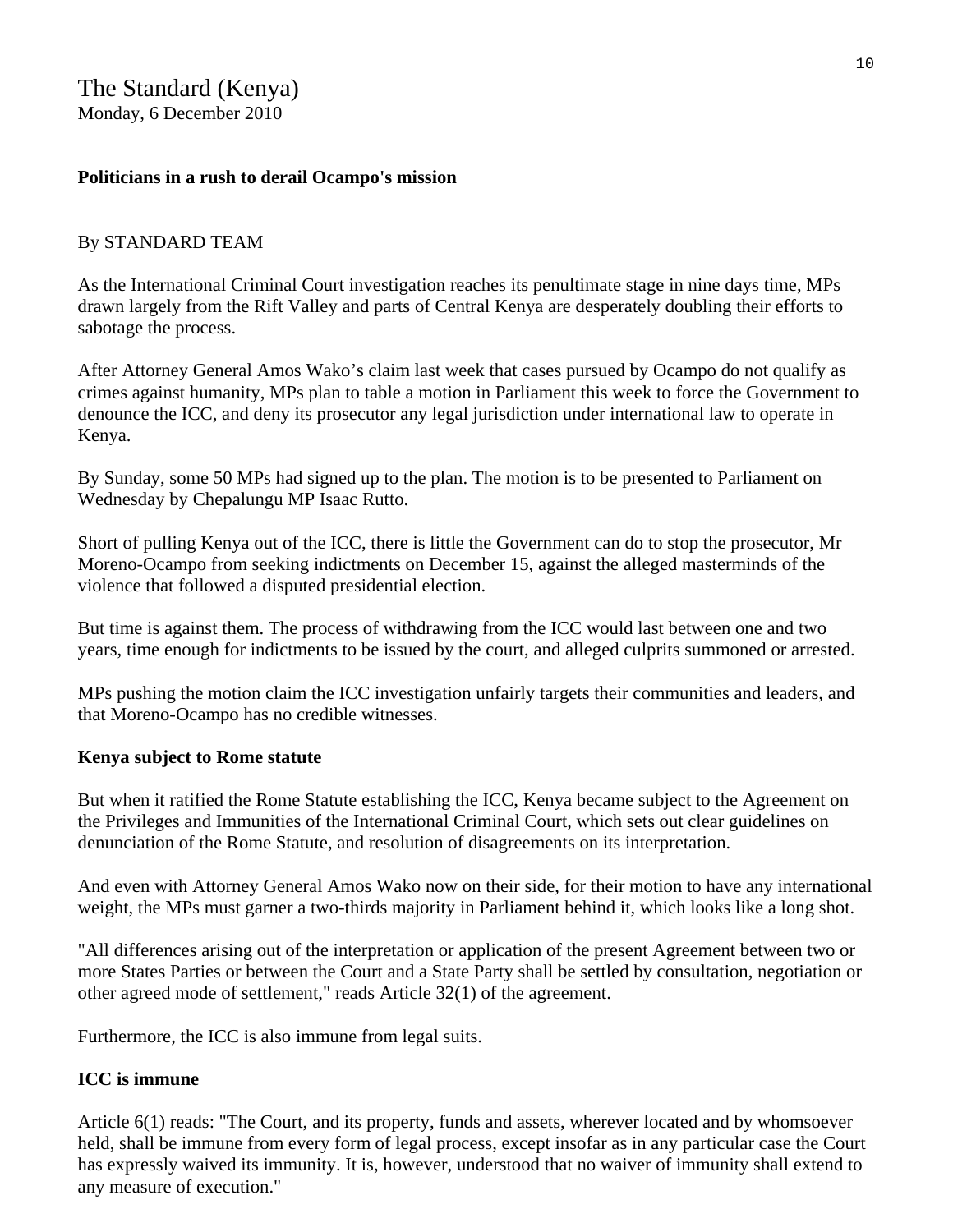But despite the mood of the country generally being in favour of the ICC process due to a lack of trust in the local judicial system, there has been a continuous and deliberate attempt by this group of MPs to demonise the court and its investigations.

The same MPs shot down a motion two years ago that would have locked the ICC out of the process in favour of a local solution.

Their current change of heart appears rooted in getting one of their "own" into State House.

Dujis MP Aden Duale who is among those fronting for the motion say they want to force President Kibaki to form a special court to deal with cases emanating from the 2007-2008 post-election violence. He appeared to believe this would force Moreno-Ocampo to drop the cases he is pursuing.

"The motion will have several aims; to form a special court within the judiciary, and to review Kenya's membership of the ICC," he said.

Ocampo will on Wednesday next week seek indictments against six people he says have the highest level of responsibility for the violence.

But MPs opposing the ICC process fear he may indict leaders they have identified as their communities' best cards for the 2012 presidential race, throwing their best-laid plans into disarray.

Reliable sources have also told The Standard that Eldoret North MP William Ruto plans to dispatch lawyers to The Hague to file an application to block Ocampo, though his lawyer Mr Katwa Kigen declined to confirm or deny this.

Ruto was adversely mentioned in a report that was prepared by the Kenya National Commission on Human Rights whose commissioner, Hassan Omar, he accuses of coaching witnesses.

The report by the commission was part of documents given to the ICC by Justice Philip Waki commission that Ruto accuses of wrongly saying in its final report that he testified at its hearings.

Also today, former Central Province PPO Philip Ndegwa is expected to move to the High Court in Nairobi to ask for an injunction against the ICC.

Ndegwa is among ten security chiefs who served during the 2007-2008 post-election violence and was served with summons to give evidence to the ICC investigators, but declined to do so on grounds that he is no longer in government.

Ndwiga's move comes after nine serving security chiefs filed a case at the ICC at The Hague to get assurance from the judges that they would not be pursued for trial if they give any evidence to Ocampo.

Following Ocampo's revelation last week that he would file his case within two weeks, many leaders have made statements in an apparent sign that the ICC process was turning up the heat in Kenyan politics.

PM Raila Odinga told Ocampo and chief mediator Koffi Annan that the chaos was ignited by the disputed presidential election.

At the weekend, Lands Minister James Orengo he suspected he was in Ocampo's crosshairs.

"My name is there in ICC, but I'm not scared even though I was accused of calling for mass action at the height of post-election violence," said the minister.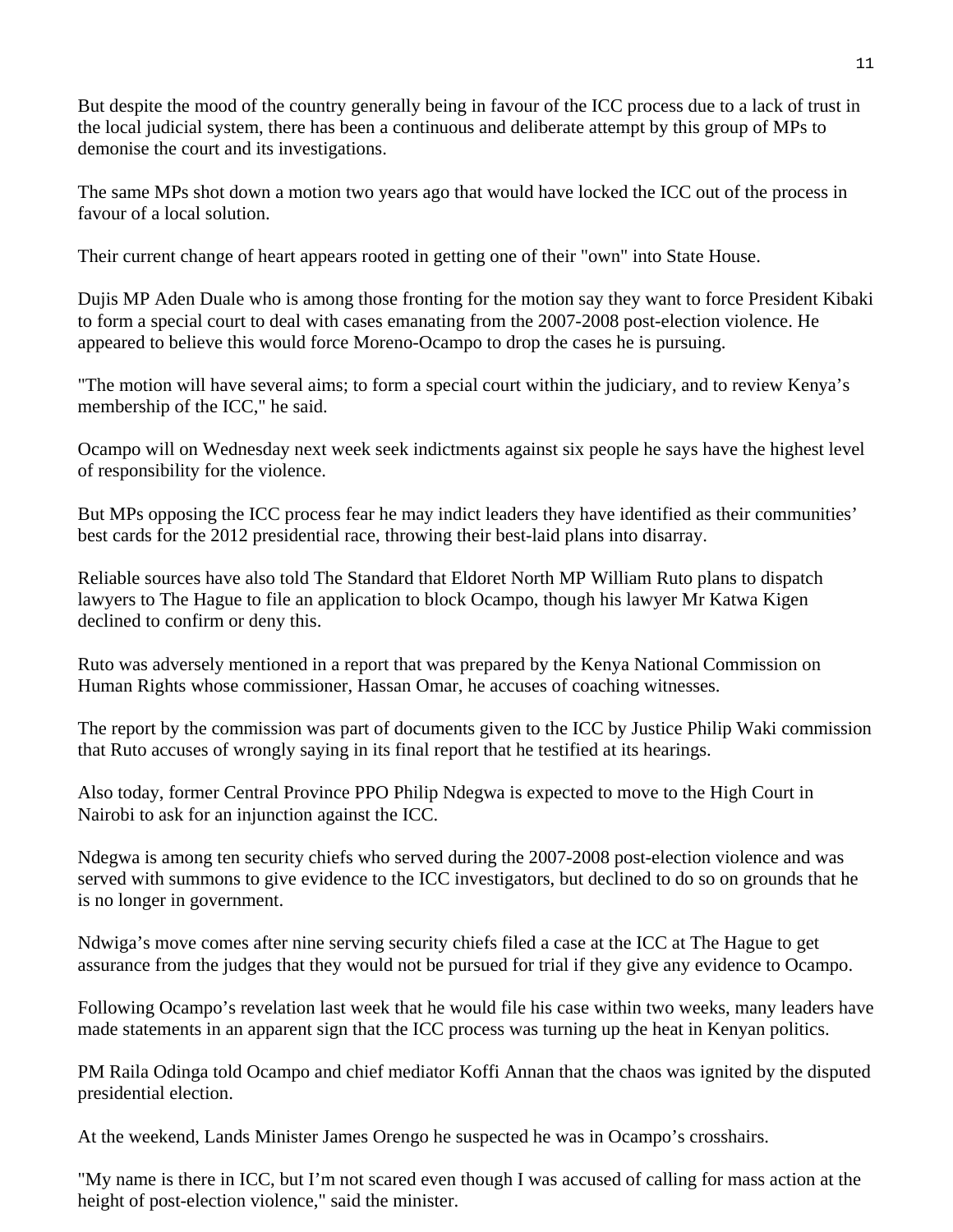#### **ICC process was political**

On Snday, Duale alleged the ICC process was political.

"We want justice for the people who suffered the post election violence, but we do not want the ICC process, which we initially thought would be fair to interfere with the cohesion we have achieved so far," he said.

The MPs pushing the motion claimed on Sunday President Kibaki did not sign agreements the ICC reached with the Government recently.

"Ocampo is conducting his business like a politician. Why talk endlessly yet prosecutors only act in court? We are convinced he is out to mess our country," said Chepalungu MP Isaac Rutto, a close confidante of Eldoret North MP William Ruto.

Justice Minister Mutula Kilonzo said any hope the MPs have that Parliament can stop Ocampo is just "wishful thinking".

Lawyers Paul Muite and James Mwamu said that since the ICC judges already have the Kenyan file, the motion has no chance of changing anything.

"Already the three judges have given Ocampo a go ahead to investigate the Kenyan case. The case will continue to its logical conclusion regardless of the Kenyan politics," said Muite.

Mwamu said Kenya had failed in the past to try the PEV suspects and that the country cannot be trusted by anybody to handle the same cases.

"Kenya handed itself to the ICC and there is no room to withdraw from the ICC Act midway. It is unfortunate and those scheming better stop embarrassing themselves," warned Mwamu.

Reporting by Jibril Adan, Beauttah Omanga and Peter Orengo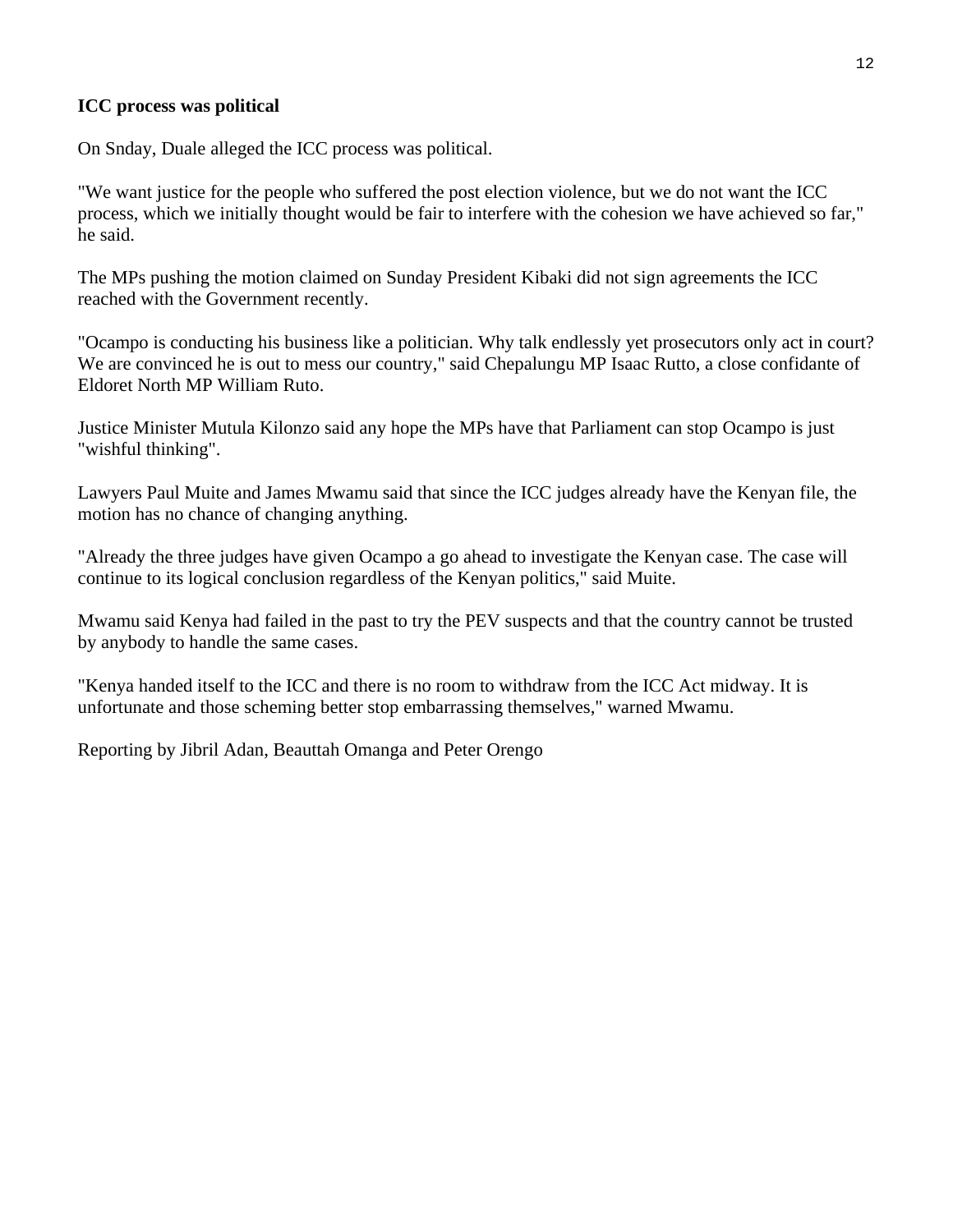#### **Nizeyimana trial to commence at ICTR**

The trial of the former Rwandan military commander, [Idelphonse Nizeyimana](http://www.haguejusticeportal.net/eCache/DEF/10/497.html) is scheduled to commence at the International Criminal Tribunal for Rwanda (ICTR) on 17 January 2011. Nizeyimana is charged with genocide or complicity in the alternative, as well as rape and other inhumane acts as crimes against humanity under an indictment dated 7 November 2000.



Nizeyimana is accused of conspiring with other military personnel, members of the government, political leaders, civil servants and others in Rwanda to work out a plan for the extermination of the Tutsi population. After fleeing Rwanda in 1994, Nizeyimana is alleged to have joined the ranks of the *Forces Democratiques de Liberation du Rwanda* (FDLR) rebels in eastern DRC.

On 5 October 2009, Idelphonse Nizeyimana was apprehended in Kampala, Uganda attempting to travel into Kenya with false documentation. Nizeyimana was transferred to the custody of the Tribunal on the following day.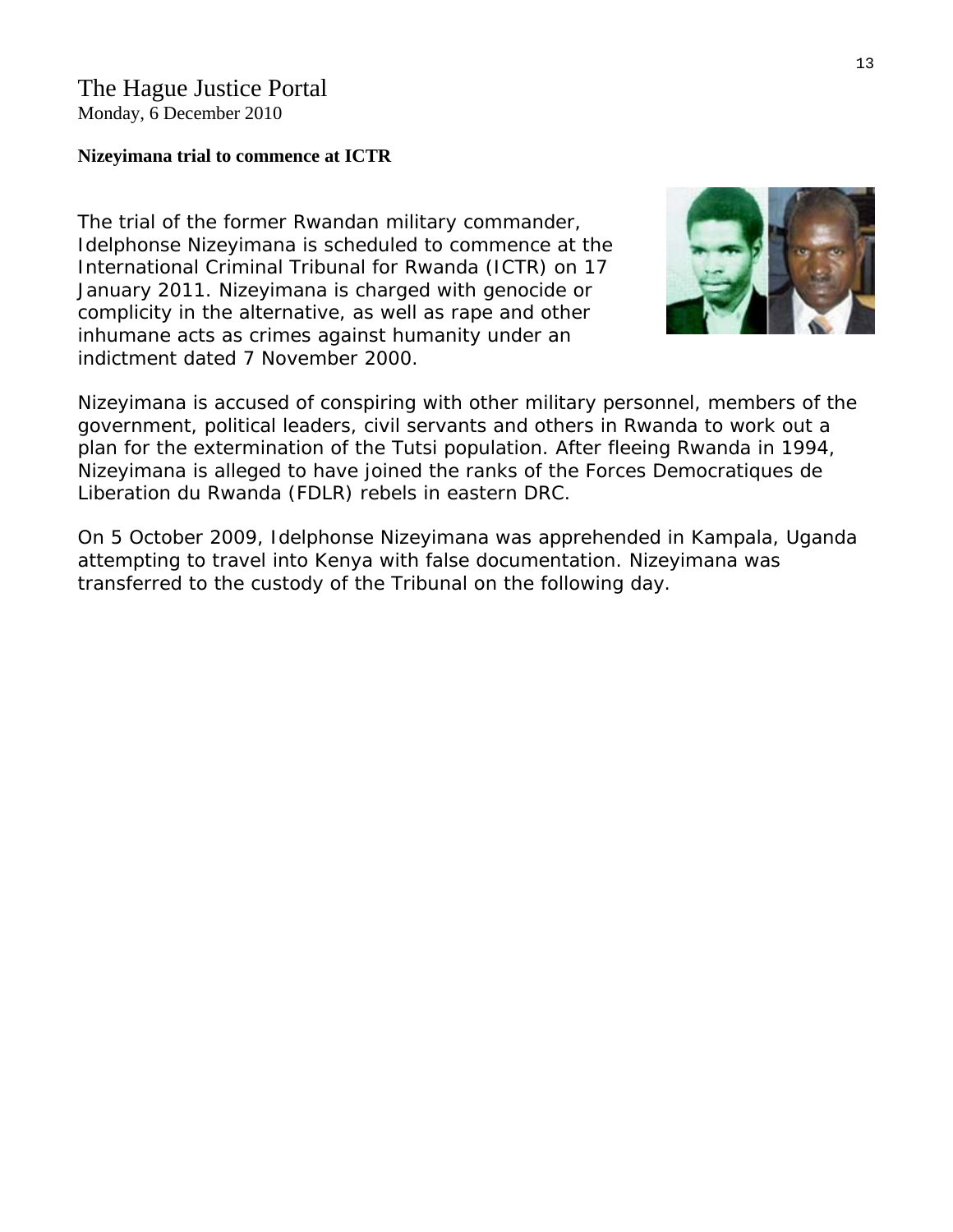### Hirondelle News Agency

Thursday, 2 December 2010

#### **Ngirabatware blames former Rwandan genocide-convict premier**

Ex-Rwandan Planning Minister and genocide-accused, Augustin Ngirabatware, Thursday blamed his former boss, Premier Jean Kambanda for pleading guilty of genocide and crimes against humanity as he was closing his examination in chief before the International Criminal Tribunal for Rwanda (ICTR).

''I am not happy with the guilty plea entered by my Prime Minister, Jean Kambanda. As a government, we did our best with the little resources available to us to put to an end to the massacres in our country,'' Ngirabatware explained.

The defendant said that as Minister in the government led by Kambanda he went to several countries in Africa and abroad, scouting for help to stop the killing spree, insisting that it was not true as pleaded by the Premier that '' his government fuelled genocide and failed to take proper measures to control genocide.''

Kambanda (now serving life imprisonment in Mali) pleaded guilty for six counts including genocide, conspiracy to commit genocide, direct and public incitement to commit genocide, complicity in genocide, crimes against humanity (murder) and (extermination). He was sentenced to life imprisonment on September 4, 1998 and his appeal was dismissed on October 19, 2000.

According to Ngirabatware, the plea bargain entered by Kambanda with ICTR authorities, the tribunal's refusal to indict former Rwandan Patriotic Front-RPF-rebel officials (now ruling Rwanda) and the failure to order investigation on the assassination of Rwandan President, Juvenal Habyarimana made him believe he would not get fair trial.

''All these issues alongside others I did not mention, made me not to turn myself before the Tribunal,'' Ngirabatware elaborated as his lead defence Counsel, Peter Herbert demanded to know why he did not surrender when he learnt that he has been indicted.

The accused who was testifying on his own behalf, Wednesday denied that he ever distributed weapons in April 1994 to the population in his home commune of Nyamyumba in Gisenyi prefecture, Northern Rwanda in the presence of his wife and children.

''I would say that it is not true because it is degrading, insulting and would have tarnished my reputation,'' Ngirabatware said.

''Between April 13 and 14, 1994 I was in Gitarama attending two cabinet meetings whereas my wife and children were already in Bujumbura (Burundi),'' Ngirabatware explained.

The government of Rwanda was compelled to shift from Kigali city to Gitarama, central Rwanda on April 12, 1994 following escalation of massacres and violence in the city.

Ngirabatware who commenced his own defence on November 16, concluded his 10-day examination in chief and will be cross examined by prosecution next Monday.

#### NI/FK/ER/GF

© Hirondelle News Agency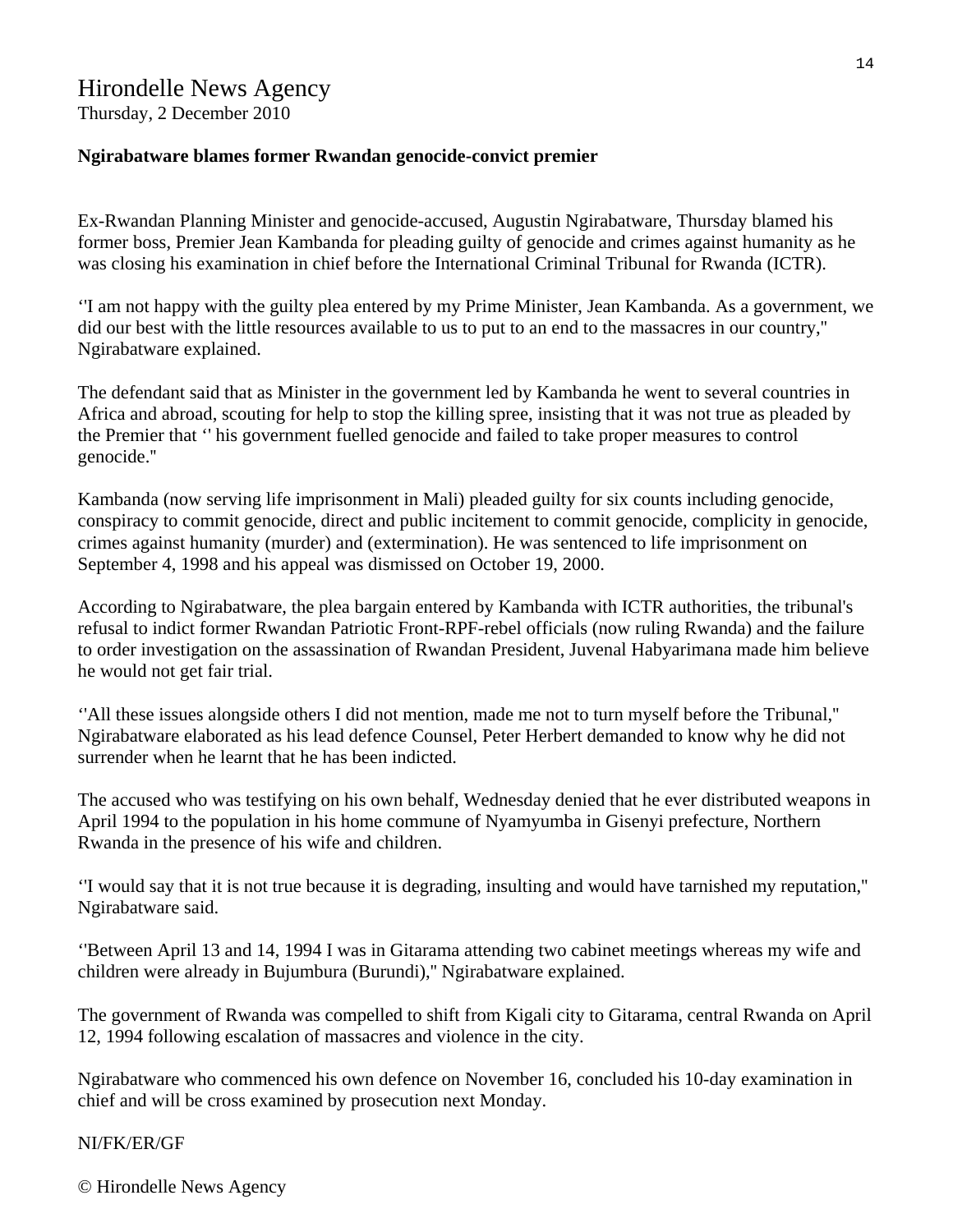#### **There is a heavy price to pay for dealing with Lord of War**

He's been dubbed the Merchant of Death.

Viktor Bout, former Russian army officer turned international arms dealer extraordinaire, was this week extradited to the US from Thailand, accused of trying to sell weapons to Colombian rebels as well as supplying many of the guns, bombs and bullets used in conflicts across Africa and the Middle East.

Bout – pronounced "boot" – is very much a man who epitomises the dangerous and mercenary times we live in. Here we have a world-class 21st-century entrepreneur with precious few moral or ideological constraints, who sees war as the ultimate business opportunity. Bout, the global go-getter, makes those international bankers and brokers who play fast and loose with the law look like slouches.

But what they all have in common, of course, is an insatiable greed that needs to be fed, irrespective of the human cost to those caught up in the crossfire of wheeling and dealing. Think Bernie Madoff, the American broker who defrauded investors of billions of dollars, and apply that to Viktor Bout's air transport and arms dealing empire, and you get some idea of the ruthlessness, scale and sums involved. Not even Madoff's rapacious plundering, however, could give rise to the kind of wholesale butchery of communities that Bout's door-to-door arms delivery service made possible.

Flying under flags of convenience or registered in obscure failed states, Bout's fleet of ageing Russian transport aircraft ferried their lethal cargoes while his bank accounts and business locations remained equally fluid. His client list is said to read like a veritable who's who of the world's bogey men. Charles Taylor – of blood diamond notoriety – in Liberia. Sam "Mosquito" Bockarie – of hand-chopping infamy – in Sierra Leone. Mubuto in Zaire, Gaddafi in Libya, the Taliban, al Qaeda – you name the despot or regime and Bout is said to have given them the countless Kalashnikovs, land mines, rocket launchers and other weapons needed to wreak havoc and suffering.

Such was Bout's near legendary reputation that even a movie, Lord of War, loosely based on Bout's life, was made, starring Nicolas Cage. I remember once flying into the beleaguered Liberian capital, Monrovia, aboard one of the first humanitarian aid flights during the second civil war there in 1999. One of the Scandinavian crew recounted how a few days before, while landing, they had almost collided with another aircraft that arrived unscheduled and unannounced.

"People say it was one of Viktor Bout's that came from Libya carrying guns for President Charles Taylor," the crewman told me. "Surely you must have heard of him. Every cargo pilot in Africa knows of Bout," the pilot insisted.

Anecdotal as this evidence was, for years until then, electronic intercepts, phone taps, documents and eyewitness sightings of Bout's planes being unloaded on remote African airstrips, had been gathered by the world's intelligence services and law enforcement agencies. The United Nations, CIA, US National Security Agency, MI6, Russian FSB, Belgian and other intelligence services, all had Bout's activities on their radar. Yet, despite this, between them they could only scuttle along in the wake of his trail of destruction, never quite able to catch, let alone convict, him.

Why was this? Could it be that Viktor Bout, far from being some lone wolf, was, in fact, also part of a pack, closer to many of these same organisations than many realised? Certainly, the Kremlin fought long and hard to prevent Bout's extradition this week, with many believing that he knows all about Russia's